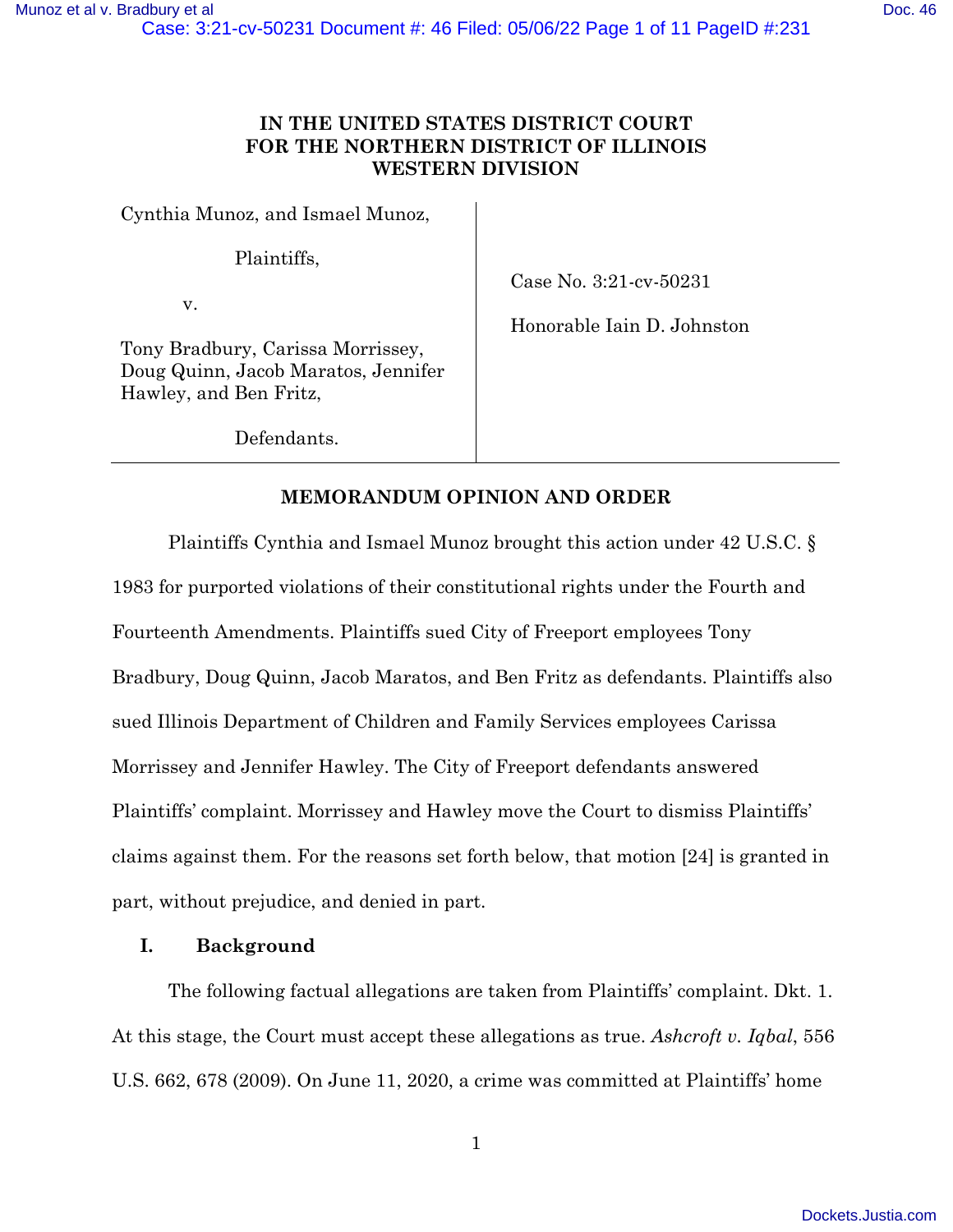#### Case: 3:21-cv-50231 Document #: 46 Filed: 05/06/22 Page 2 of 11 PageID #:232

in Freeport, Illinois. The complaint does not explain the nature of this crime or who committed it. Nevertheless, the crime resulted in law enforcement obtaining a warrant to search the home. In the intervening time between the commission of the crime and issuance of the search warrant, Plaintiffs were instructed to leave the home. The home was a crime scene. The next day, Detective Tony Bradbury attempted to contact Plaintiffs because he wanted to speak with their children, who were present when the crime occurred. He tried again three days later, on June 15, 2020.

After "the children were made unavailable," Officer Jacob Maratos called the Department of Children and Family Services (DCFS) hotline, which prompted an investigation. Dkt. 1, at 7, ¶ 8. Plaintiffs allege that Maratos gave DCFS false and misleading information, but they do not explain what that information was. That same day, Carissa Morrissey, on orders from Jennifer Hawley, visited Plaintiffs' home. Stating unlivable conditions, she told Plaintiffs to bring the children outside and that they would be going to the DCFS office unless Plaintiffs had somewhere else for them to go. Plaintiffs asked Morrissey to inspect the home for herself, but she refused. Plaintiffs' seven children were then placed in temporary foster care.

Morrissey explained that the Freeport police officers told her that the home had been condemned. Plaintiffs protested that their home had never been condemned. So, Plaintiffs and Morrissey agreed that Morrissey would set up an inspection of the home to be performed by Ben Fritz, the city inspector. Morrissey apparently knew him and could get the inspection done right away. Two days later,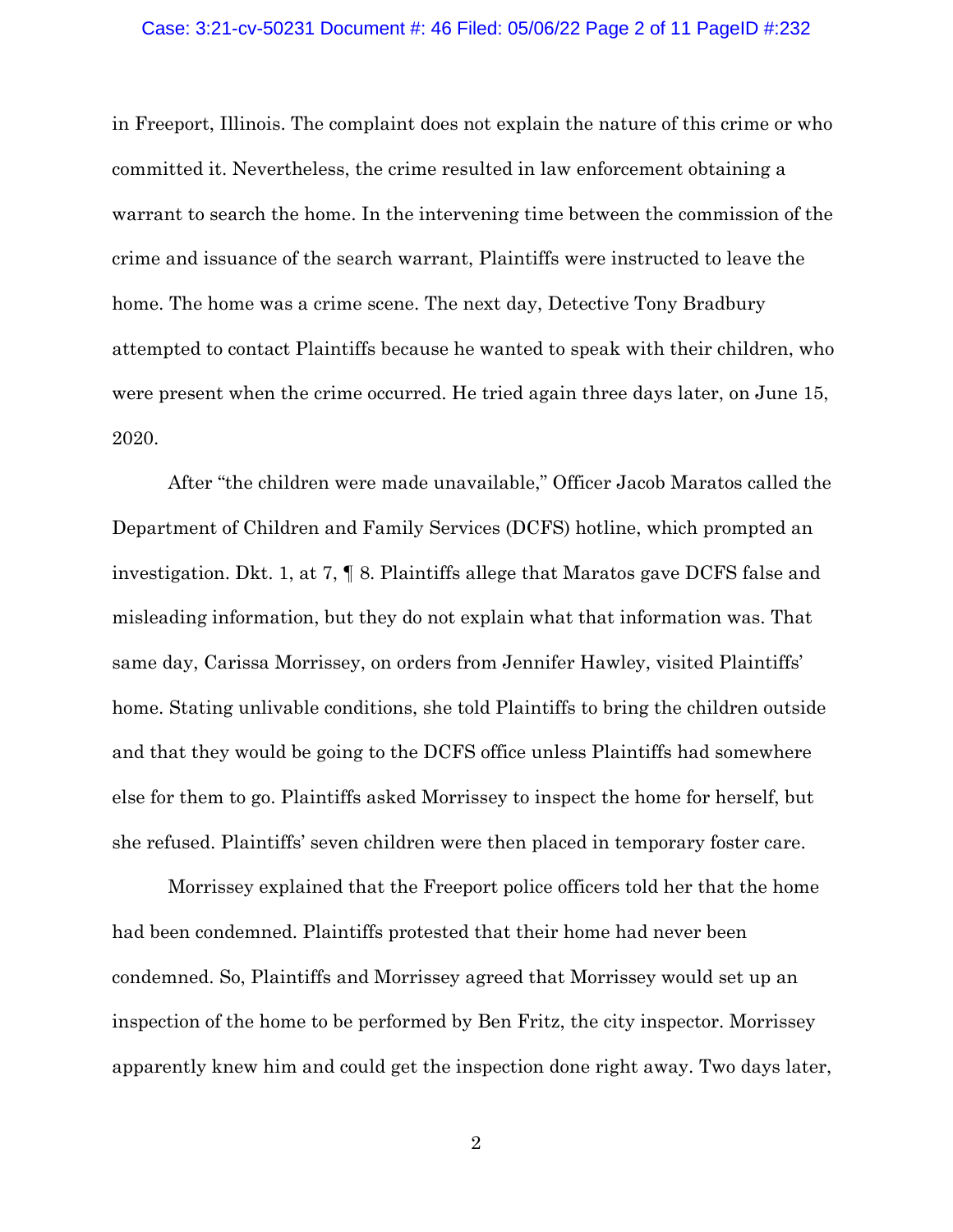on June 17, 2020, Morrissey and Fritz appeared to perform the inspection, along with Doug Quinn and Freeport police officers. They also carried boards in Fritz's truck to board up the home if necessary. The inspection lasted a little over five minutes. After the inspection, Ben Fritz condemned the home.

## **II. Analysis**

Morrissey and Hawley move the Court to dismiss under Federal Rule of Civil Procedure 12(b)(1) for lack or subject-matter jurisdiction and under Federal Rule of Civil Procedure 12(b)(6) for failure to state a claim upon which relief can be granted.

## **A. Eleventh Amendment**

Morrissey and Hawley argue that Plaintiffs' claims against them are barred by the Eleventh Amendment because Plaintiffs essentially seek monetary relief against the State of Illinois. Dkt. 25, at 14. Plaintiffs respond by citing *Chisholm v. Georgia*, 2 U.S. 419 (1793) for the proposition that such immunity does not exist. But the Eleventh Amendment was passed specifically to overturn the *Chisholm v. Georgia*. *Franchise Tax Bd. v. Hyatt*, 139 S. Ct. 1485, 1496 (2019) ("Congress and the States accordingly acted swiftly to remedy the Court's blunder by drafting and ratifying the Eleventh Amendment."). Thus, "the Constitution bars suits against nonconsenting States in a wide range of cases." *Id.*

When a plaintiff brings a suit against the State or its employees, "courts should look to whether the sovereign is the real party in interest to determine whether sovereign immunity bars the suit." *Lewis v. Clarke*, 137 S. Ct. 1285, 1291 (2017). Under the Eleventh Amendment, Plaintiffs would be barred from seeking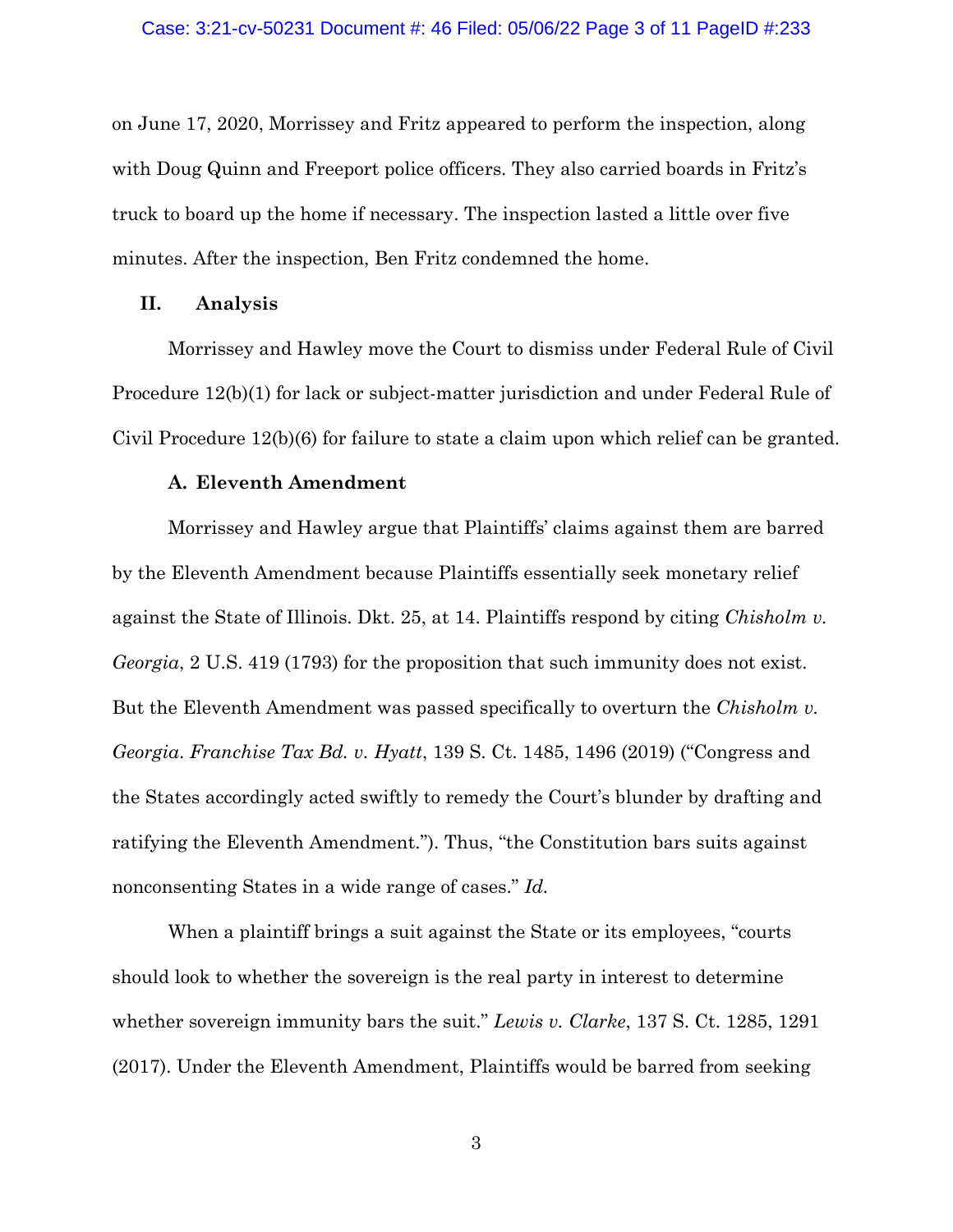#### Case: 3:21-cv-50231 Document #: 46 Filed: 05/06/22 Page 4 of 11 PageID #:234

monetary relief against DCFS or its employees in their official capacities. *Darryl H. v. Coler*, 801 F.2d 893, 906–07 (7th Cir. 1986). In *Darryl H.*, the Seventh Circuit dismissed the suit against the DCFS employees in their official capacities for lack of jurisdiction because the Eleventh Amendment barred the claims. *Id.* at 907. The individual capacity claims, however, did not meet the same fate because in an official capacity suit, the plaintiff only nominally sues the named individual. *Id.* It is, instead, effectively a suit against the sovereign. *Lewis*, 137 S. Ct. at 1292 (quoting *Kentucky v. Graham*, 473 U.S. 159, 165–66 (1985)). Suits against defendants in their individual capacities, however, seek to hold those defendants liable for the personal actions done under color of state authority. *Id.*

In this case, Plaintiffs sued Morrissey and Hawley in their individual capacities for their purported failure to conduct a reasonable investigation before removing Plaintiffs' seven children from the home. Thus, the Eleventh Amendment does not bar Plaintiffs' claims.

## **B. Issue preclusion and the** *Rooker-Feldman* **doctrine**

Morrissey and Hawley next contend that Plaintiffs' claims are barred by issue preclusion and the *Rooker-Feldman* doctrine. *Rooker-Feldman* doctrine bars federal courts from exercising jurisdiction over cases brought by state court losers to challenge a state court judgment. *Mains v. Citibank, N.A.*, 852 F.3d 669, 675 (7th Cir. 2017). State court losers can't essentially "appeal" the state court's decision through a separate federal action; instead, they must appeal through the state court system and then on certiorari to the United States Supreme Court directly. *Exxon*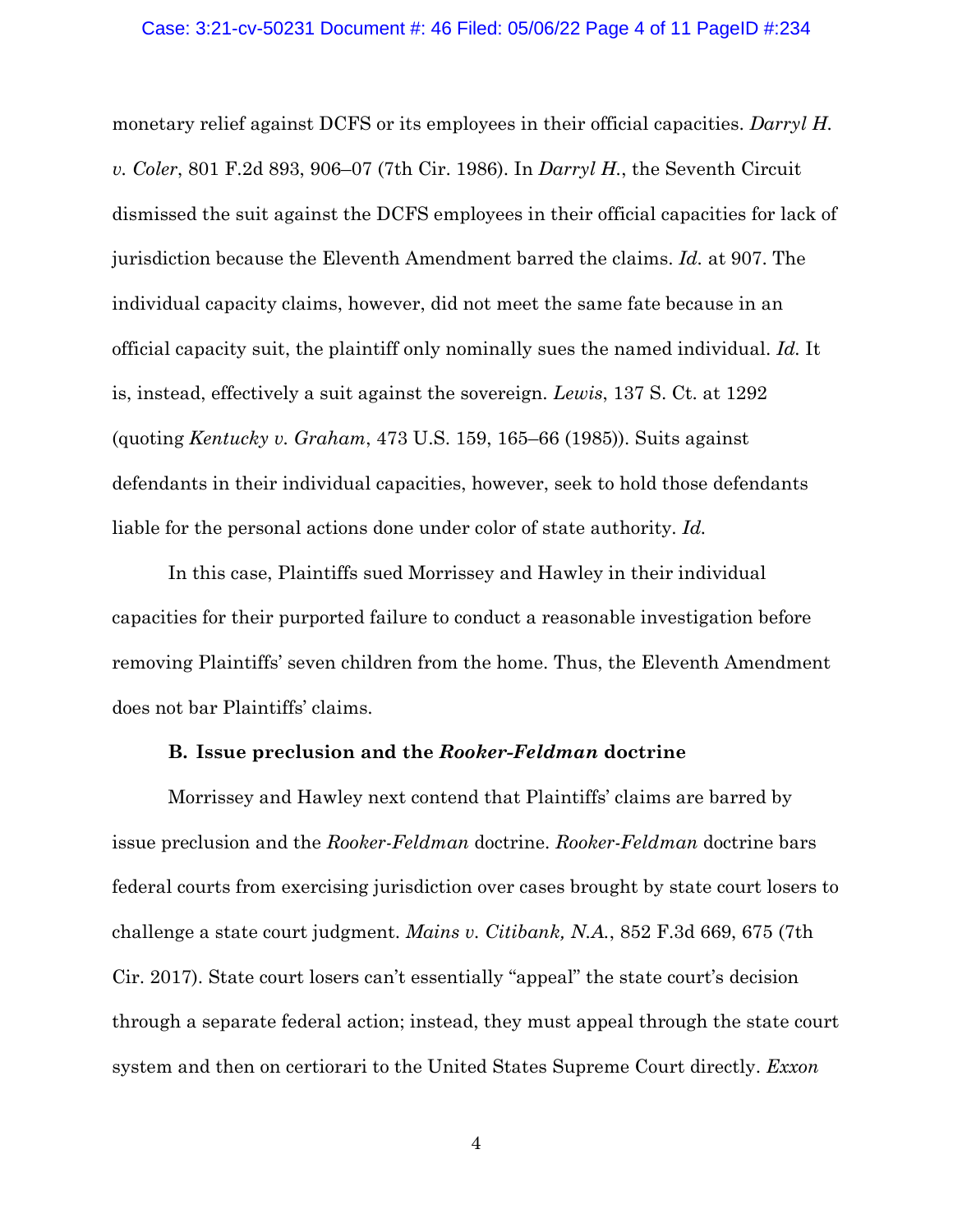#### Case: 3:21-cv-50231 Document #: 46 Filed: 05/06/22 Page 5 of 11 PageID #:235

*Mobile Corp. v. Saudi Basic Indus. Corp.*, 544 U.S. 280, 283 (2005) (explaining that only the Supreme Court has federal appellate jurisdiction over state court judgments). But the mere existence of state proceedings does not invoke *Rooker-Feldman*, even if those proceedings call into question abstention doctrines or issue preclusion. *Id.* at 292.

This case does not invoke *Rooker-Feldman*. Plaintiffs here have not filed suit in federal court to undo a state court judgment. Rather, they seek monetary damages for what they believe was an insufficient investigation in violation of their due process rights under the Fourteenth Amendment. Although they have explained the existence of a state child custody matter, Morrissey and Hawley have not explained how Plaintiffs' suit is an attack on the state court judgment itself. Thus, they have failed to meet their burden on this issue.

Morrissey and Hawley also fail to explain why Plaintiffs are precluded from litigating this issue. Issues litigated in state court are subjected to preclusion in federal court once the state litigation is final. *See In Re Emerald Casino, Inc.*, 867 F.3d 743, 759 (7th Cir. 2017). "Under Illinois law, issue preclusion applies if (1) the issue decided in the prior case is identical to the issue in the current case, (2) there was a final judgment on the merits in the prior case, and (3) the party against whom issue preclusion is asserted was a party or in privity with a party to the prior case." *Id.* In this case, Morrissey and Hawley contend that this civil rights action seeks to relitigate an issue that has already been decided in the state juvenile court. Dkt. 25, at 7–8. "Plaintiffs, via counsel and with no objection, stipulated to the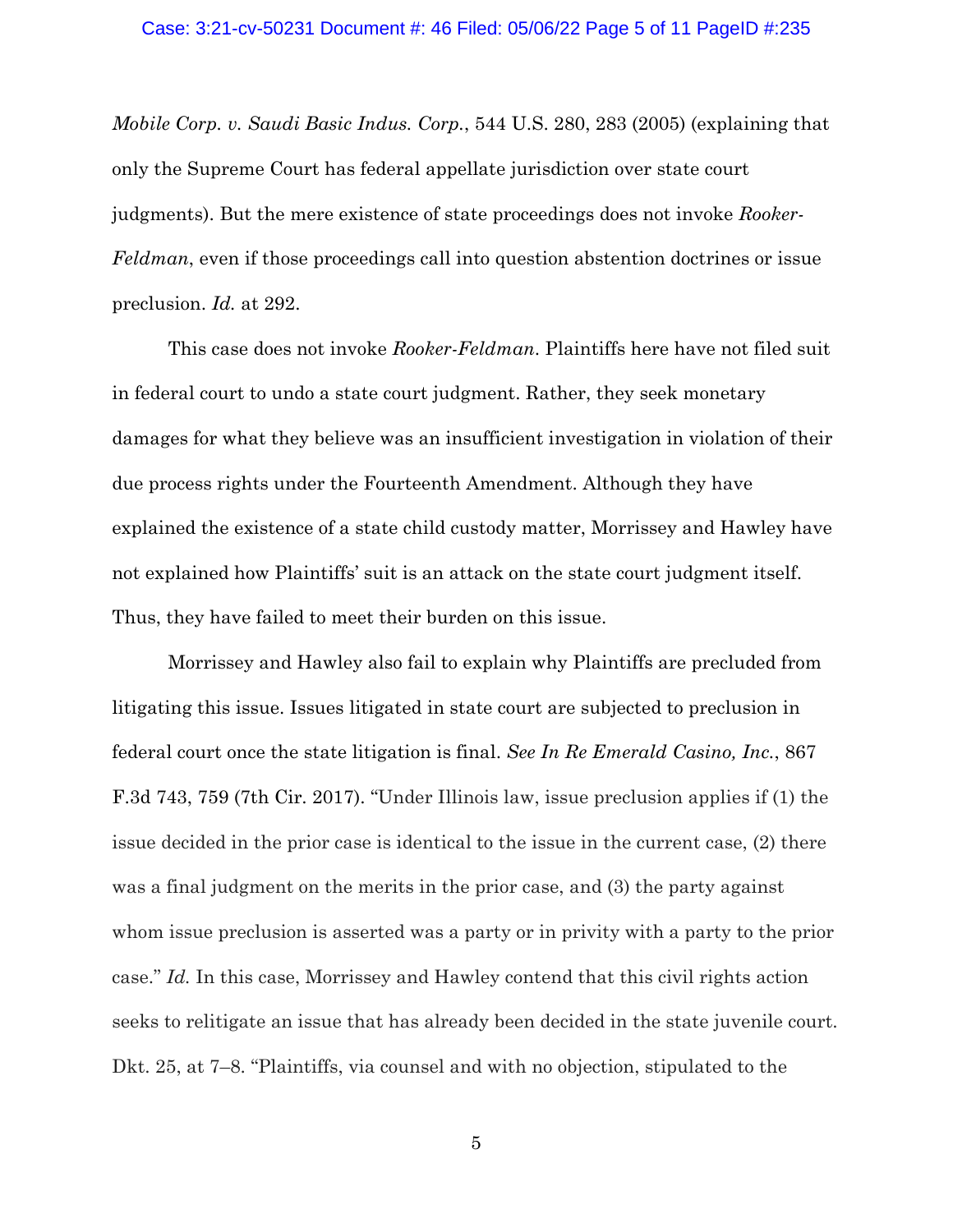## Case: 3:21-cv-50231 Document #: 46 Filed: 05/06/22 Page 6 of 11 PageID #:236

Petition, which stated that the children were in a DCFS safety plan and that their home was condemned by the City of Freeport." *Id.* at 8. Morrissey's and Hawley's argument fails at the first step. They have not even attempted to argue that the constitutional due process issue—the failure to reasonably investigate—was litigated in the state juvenile court. Plaintiffs seek money damages for Morrissey and Hawley's actions on June 15 and 17, 2020 that allegedly deprived them of due process. Without any indication whether that issue was litigated in a final state proceeding, this Court cannot grant the motion on preclusion grounds.

### **C. Personal involvement in the alleged due process violation**

To state a due process violation under 42 U.S.C. § 1983, plaintiffs must allege (1) a cognizable liberty interest under the Fourteenth Amendment, (2) that the defendant caused a deprivation of that interest, and (3) that the deprivation was without due process. *Mann v. Vogel*, 707 F.3d 872, 877–78 (7th Cir. 2013). In this case, Plaintiffs assert that Morrissey and Hawley deprived them of their substantive right to familial association without due process. Hawley and Morrissey do not contest that such a substantive right exists, nor could they. *Troxel v. Granville*, 530 U.S. 57, 65 (2000) ("The liberty interest at issue in this case—the interest of parents in the care, custody, and control of their children—is perhaps the oldest of the fundamental liberty interests recognized by this Court."). Likewise, Morrissey and Hawley do not contend that Plaintiffs have failed to allege a deprivation of that interest. Indeed, Plaintiffs have alleged that their seven children were removed from their home. Rather, the pending motion to dismiss focuses on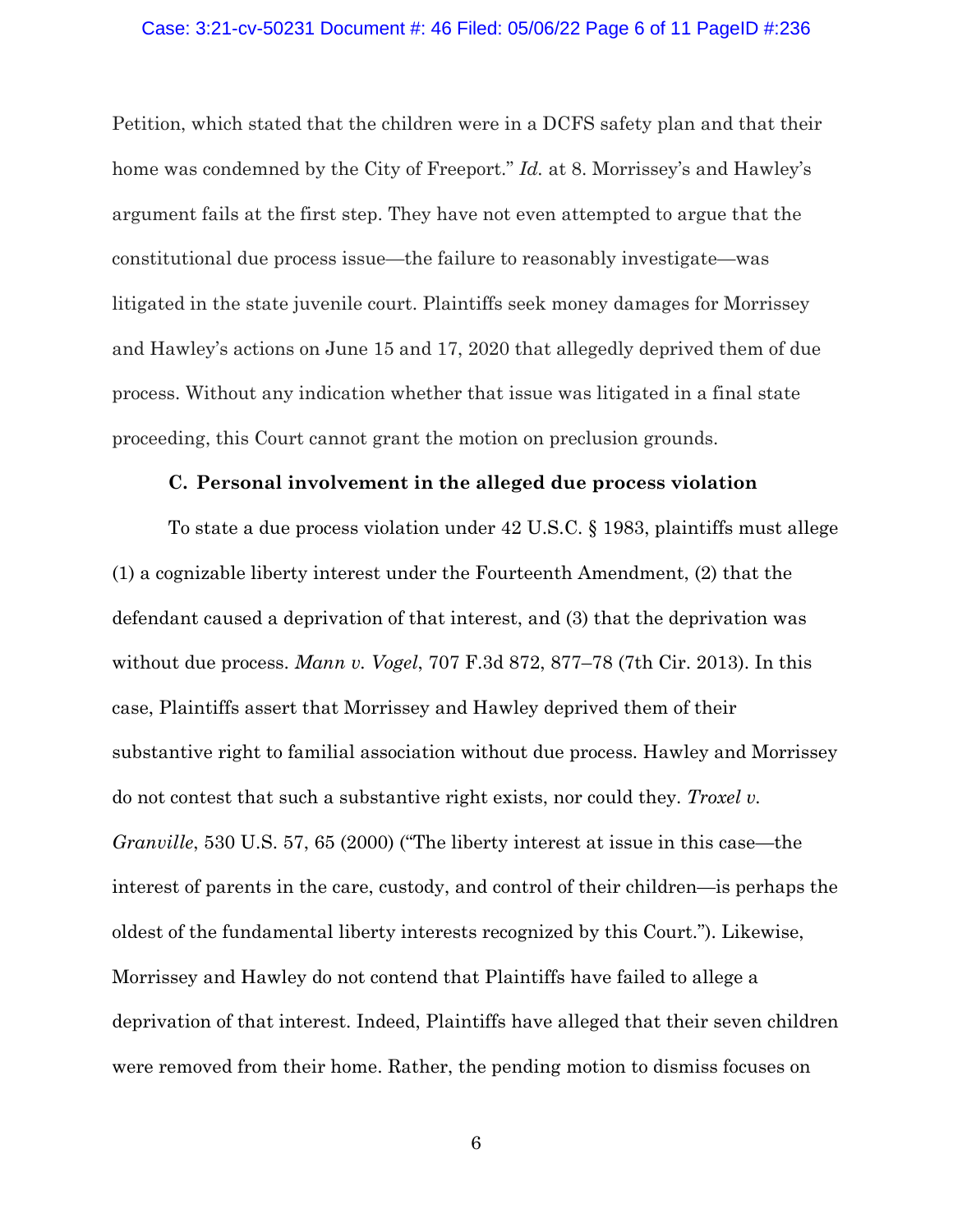#### Case: 3:21-cv-50231 Document #: 46 Filed: 05/06/22 Page 7 of 11 PageID #:237

whether Plaintiffs have sufficiently alleged that Morrissey and Hawley caused the deprivation to occur without due process.

Morrissey and Hawley contend that Plaintiffs individual capacity claims should be dismissed for lack of personal involvement in the purported constitutional injury. When bringing a suit under section 1983 against government officials, plaintiffs may not rely on theories of *respondeat superior*. *Flores v. City of S. Bend*, 997 F.3d 725, 731 (7th Cir. 2021). Instead, plaintiffs must allege how each defendant was personally involved in the claimed constitutional injury. *Taylor v. Ways*, 999 F.3d 478, 493–94 (7th Cir. 2021). Thus, when suing a supervisor for a subordinate's constitutional violation, plaintiffs must allege that the supervisor knew about the subordinate's conduct and either (1) facilitated it, (2) approved it, (3) condoned it, or (4) turned "a blind eye for fear of what they might see." *Id.* (quoting *Matthews v. City of E. St. Louis*, 675 F.3d 703, 708 (7th Cir. 2012)).

First, Plaintiffs' allegations regarding Jennifer Hawley are not sufficient to plead any personal involvement. On the contrary, Plaintiffs' complaint merely alleges that Hawley was Morrissey's supervisor. They have included no allegations sufficient to explain how Hawley was personally involved in her subordinate's conduct. Thus, the Court must grant Hawley's motion to dismiss without prejudice for failure to state a claim against her.

Next, Plaintiffs allege that when Morrissey came to their home, they asked her to come inside and see the home for herself because Morrissey had cited unlivable conditions as the reason for the removal. They allege that she refused to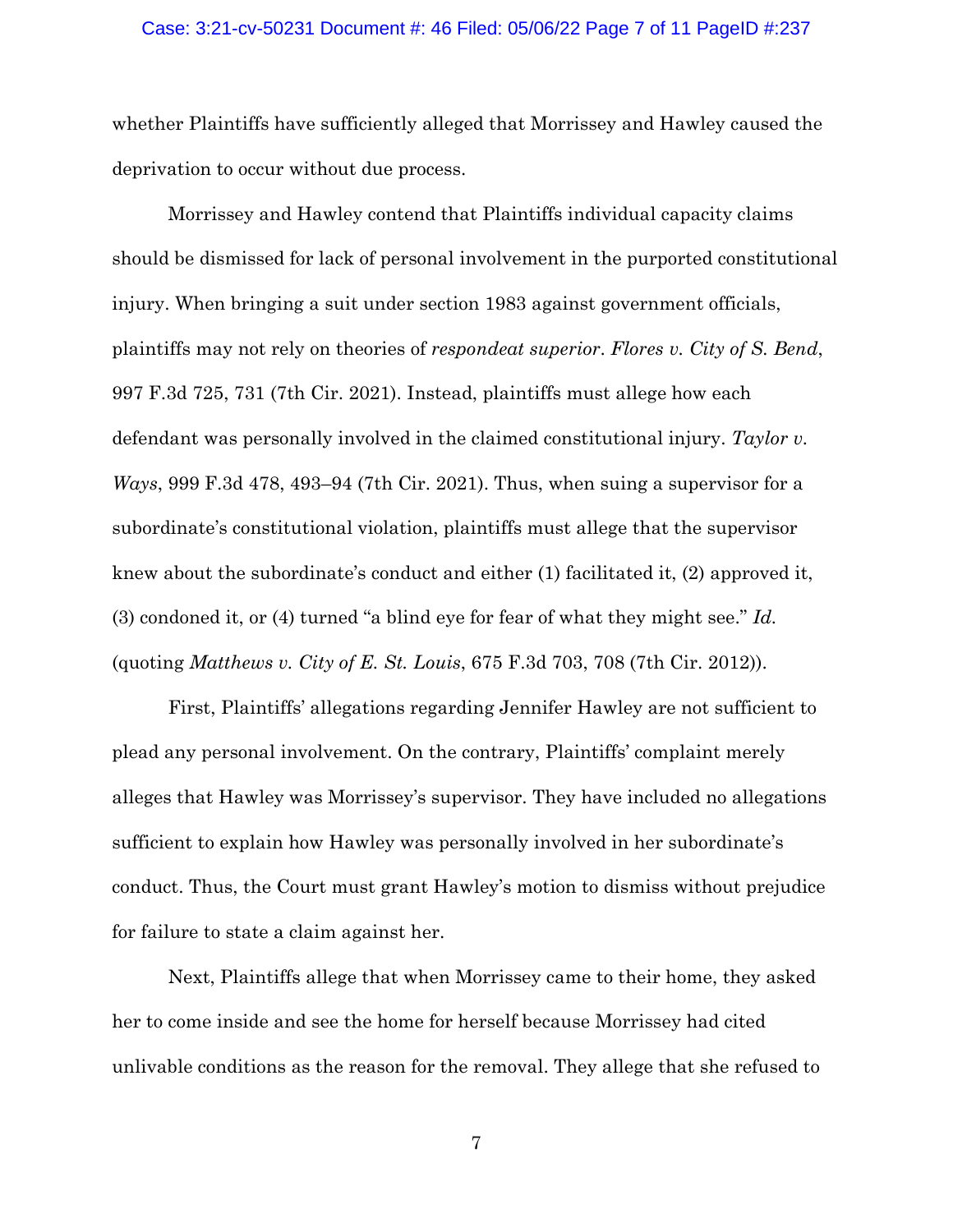#### Case: 3:21-cv-50231 Document #: 46 Filed: 05/06/22 Page 8 of 11 PageID #:238

perform the inspection, demanded the children come outside, and told Plaintiffs that the children would be placed in a temporary home unless Plaintiffs had somewhere else for the children to go. Plaintiffs also allege that Morrissey was present for the follow-up inspection wherein Ben Fritz condemned the home. But they do not allege any involvement by Morrissey in the decision to condemn the home. Thus, Plaintiffs' allegations of Morrissey's personal involvement are limited to her alleged failure to conduct a reasonable investigation before removing the children from Plaintiffs' home. Plaintiffs believe this failure constitutes a violation of their due process rights under the Fourteenth Amendment.

Morrissey contends these allegations are not enough to plead that she was personally involved in removing the children from the home because Plaintiffs entered into a voluntary safety plan and the state juvenile court declared wardship over the children, not Morrissey. But a motion to dismiss tests only the sufficiency of the complaint, not the merits of the ultimate question. *Gunn v. Cont'l Cas. Co.*, 968 F.3d 802, 806 (7th Cir. 2020). And the existence and nature of a voluntary safety plan lies outside the bounds of the complaint. *Cole v. Milwaukee Area Tech. College Dist.*, 634 F.3d 901, 903 (7th Cir. 2011) ("The consideration of a Rule 12(b)(6) motion is restricted to the pleadings, which consist here of the complaint, any exhibits attached thereto, and the supporting briefs.").

Furthermore, the argument misses the point. Plaintiffs do not challenge the safety plan; they challenge the sufficiency of the investigation leading up to the safety plan. *Hayes v. Narang*, No. 19-cv-03596, 2020 U.S. Dist. LEXIS 148748, at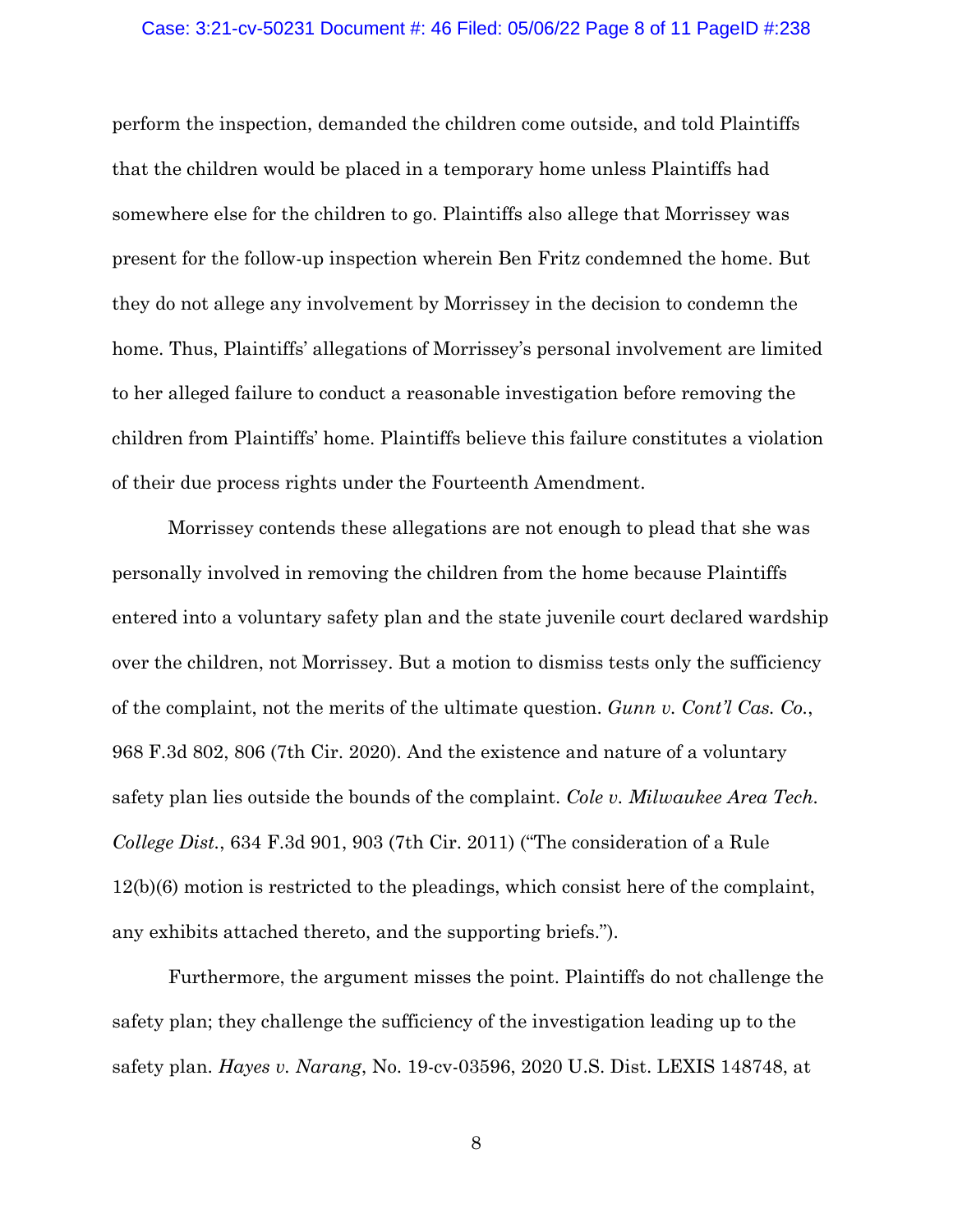\*11–12 (N.D. Ill. Aug. 18, 2020) (similarly noting that plaintiffs in that case challenged whether defendants had "definite and articulable evidence" of abuse based on an adequate investigation of the circumstances). And Morrissey has not challenged the sufficiency of Plaintiffs allegation that she failed to perform an investigation of Plaintiffs home before removing the children. And regardless, Plaintiffs' allegation that Morrissey failed to perform a reasonable investigation before removing the children states a claim under the Due Process Clause of the Fourteenth Amendment. *Hayes*, 2020 U.S. Dist. LEXIS 148748, at \*13 (denying the motion to dismiss because the plaintiffs had plausibly alleged a merely cursory investigation).

## **D. Qualified immunity**

Morrissey further moves for dismissal on the grounds that she is qualifiedly immune from suit. Qualified immunity is designed to protect government officials from monetary liability unless their conduct violated a plaintiff's "clearly established statutory or constitutional rights of which a reasonable person would have been aware." *Hernandez v. Foster*, 657 F.3d 463, 473 (7th Cir. 2011). This presents a two-part inquiry: (1) whether the official violated a statutory or constitutional right, and (2) whether that right was clearly established at the time the official's conduct occurred. *Reed v. Palmer*, 906 F.3d 540 546 (7th Cir. 2018). When presented with a qualified immunity defense, the plaintiff bears the burden of proving that the right was clearly established at the time that the defendant's conduct occurred. *Hernandez*, 657 F.3d at 473.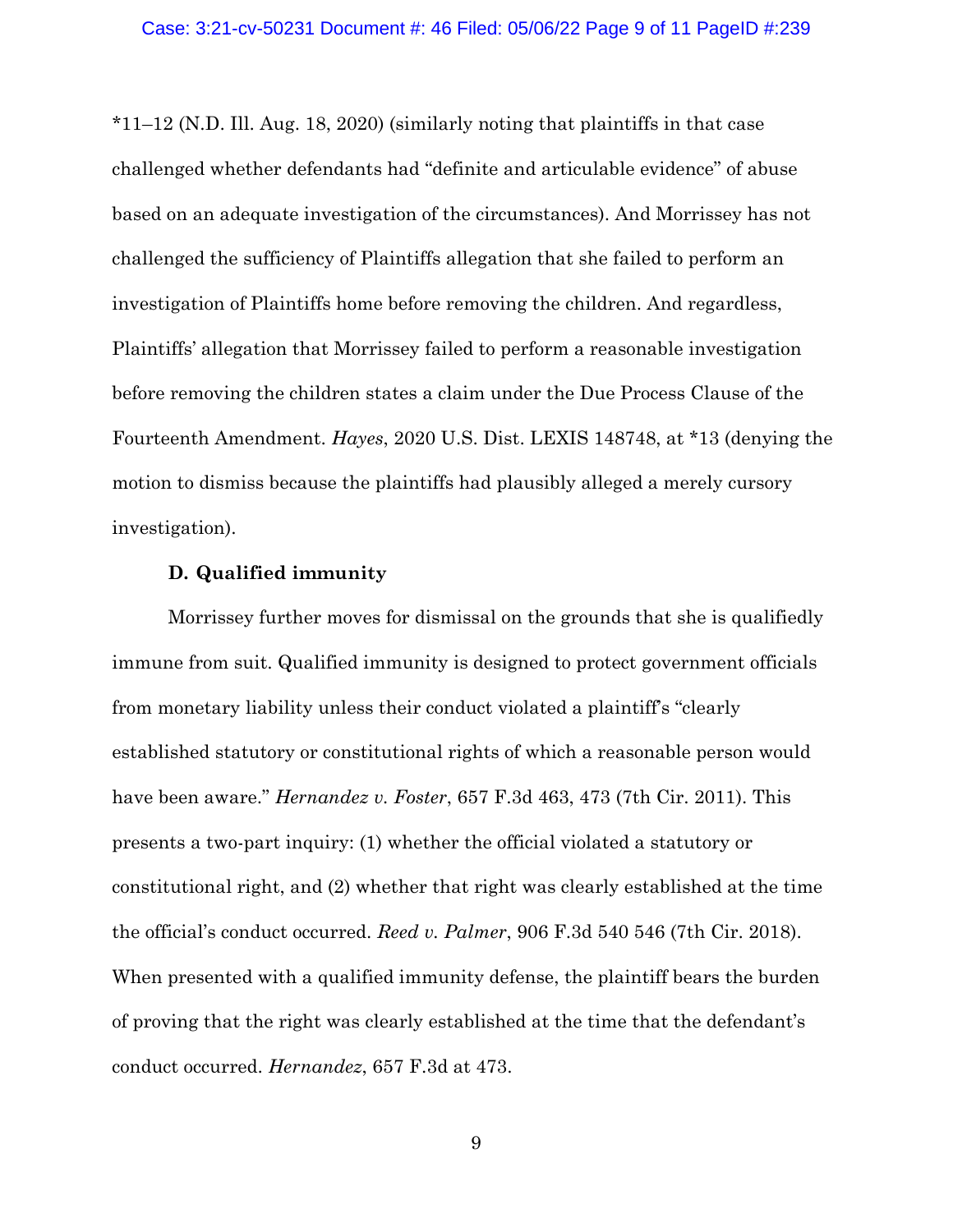Dismissal at the pleading stage based on qualified immunity is often inappropriate because the factual record has yet to be developed. *Reed*, 906 F.3d at 548. If the allegations in the complaint show that the defendant is entitled to qualified immunity, however, the court should grant the motion because the Supreme Court has repeatedly "stressed the importance of resolving immunity questions at the earliest stage possible in litigation." *Doe v. Arlington Heights*, 782 F.3d 911, 915–16 (7th Cir. 2015). Although Plaintiffs have alleged a plausible claim against Morrissey, the factual allegations do not paint a sufficient picture to allow the Court to reasonably address the qualified immunity question without the aid of fact discovery. Furthermore, Morrissey's argument in favor of qualified immunity is not well developed. It merely recites her belief that Plaintiffs failed to state a claim and then repeats the contention that DCFS employees are statutorily required to investigate allegations of child abuse. But Plaintiffs do not challenge Morrissey's need to investigate child abuse allegations. Rather, Plaintiffs challenge the sufficiency of that investigation.

Thus, because the Court cannot now engage the qualified immunity question, and because Morrissey has failed to adequately argue in favor of qualified immunity, the Court denies her motion to dismiss.

## **III. Conclusion**

Therefore, the Court denies the motion to dismiss under Federal Rule of Civil Procedure 12(b)(1). Furthermore, the Court grants in part and denies in part the motion to dismiss under Federal Rule of Civil Procedure 12(b)(6). Defendant